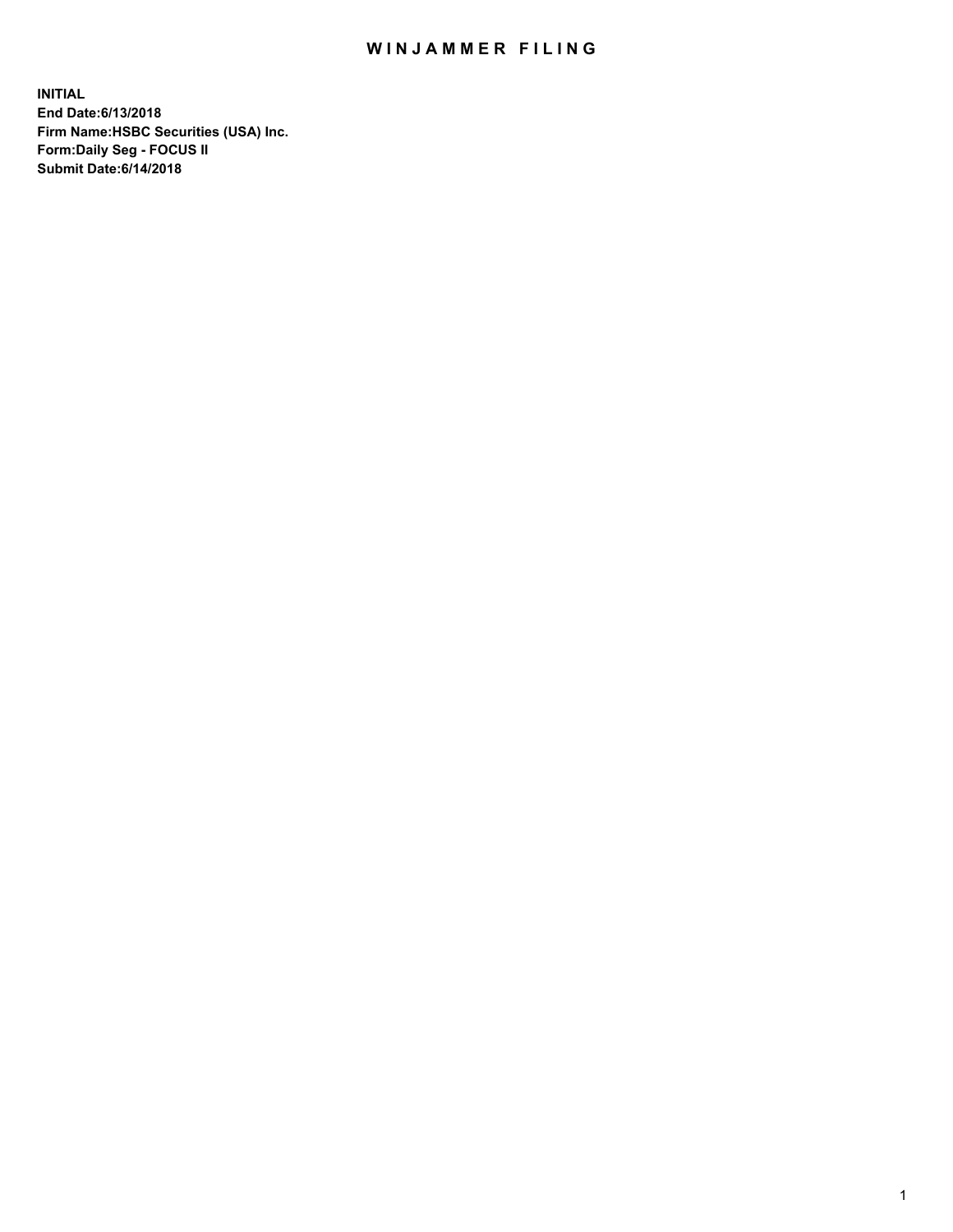**INITIAL End Date:6/13/2018 Firm Name:HSBC Securities (USA) Inc. Form:Daily Seg - FOCUS II Submit Date:6/14/2018 Daily Segregation - Cover Page**

| Name of Company                                                                                                                                                                                                                                                                                                                | <b>HSBC Securities (USA) Inc.</b>                                           |
|--------------------------------------------------------------------------------------------------------------------------------------------------------------------------------------------------------------------------------------------------------------------------------------------------------------------------------|-----------------------------------------------------------------------------|
| <b>Contact Name</b>                                                                                                                                                                                                                                                                                                            | <b>Michael Vacca</b>                                                        |
| <b>Contact Phone Number</b>                                                                                                                                                                                                                                                                                                    | 212-525-7951                                                                |
| <b>Contact Email Address</b>                                                                                                                                                                                                                                                                                                   | michael.vacca@us.hsbc.com                                                   |
| FCM's Customer Segregated Funds Residual Interest Target (choose one):<br>a. Minimum dollar amount: ; or<br>b. Minimum percentage of customer segregated funds required:% ; or<br>c. Dollar amount range between: and; or<br>d. Percentage range of customer segregated funds required between:% and%.                         | 147,000,000<br>$\underline{\mathbf{0}}$<br>0 <sub>0</sub><br>0 <sub>0</sub> |
| FCM's Customer Secured Amount Funds Residual Interest Target (choose one):<br>a. Minimum dollar amount: ; or<br>b. Minimum percentage of customer secured funds required:% ; or<br>c. Dollar amount range between: and; or<br>d. Percentage range of customer secured funds required between: % and %.                         | 25,000,000<br><u>0</u><br>0 <sub>0</sub><br>0 <sub>0</sub>                  |
| FCM's Cleared Swaps Customer Collateral Residual Interest Target (choose one):<br>a. Minimum dollar amount: ; or<br>b. Minimum percentage of cleared swaps customer collateral required:% ; or<br>c. Dollar amount range between: and; or<br>d. Percentage range of cleared swaps customer collateral required between:% and%. | 95,000,000<br><u>0</u><br>00<br>00                                          |

Attach supporting documents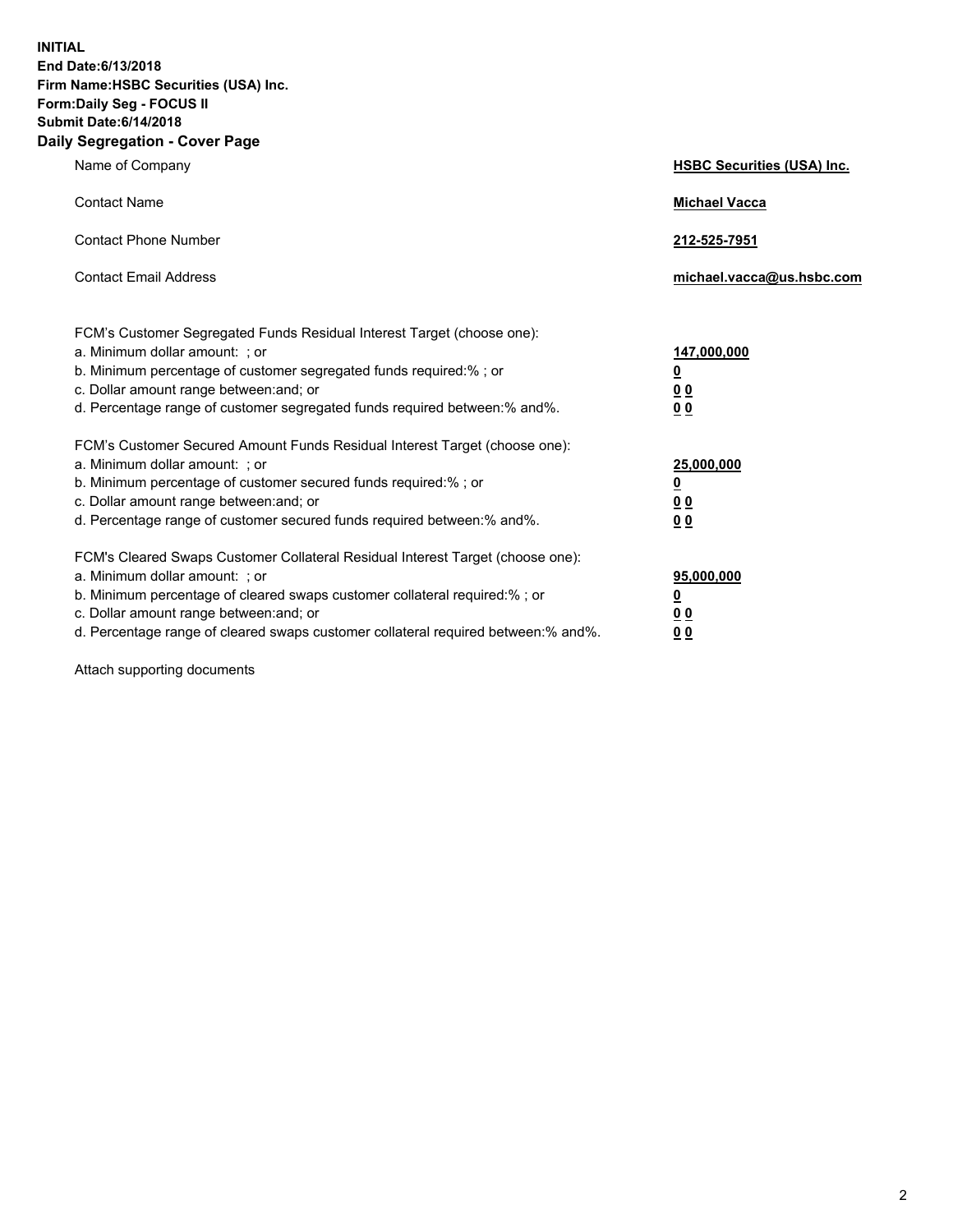**INITIAL End Date:6/13/2018 Firm Name:HSBC Securities (USA) Inc. Form:Daily Seg - FOCUS II Submit Date:6/14/2018 Daily Segregation - Secured Amounts**

|     | Daily Segregation - Secured Amounts                                                         |                                |
|-----|---------------------------------------------------------------------------------------------|--------------------------------|
|     | Foreign Futures and Foreign Options Secured Amounts                                         |                                |
|     | Amount required to be set aside pursuant to law, rule or regulation of a foreign            | $0$ [7305]                     |
|     | government or a rule of a self-regulatory organization authorized thereunder                |                                |
| 1.  | Net ledger balance - Foreign Futures and Foreign Option Trading - All Customers             |                                |
|     | A. Cash                                                                                     | 102,460,051 [7315]             |
|     | B. Securities (at market)                                                                   | 107,710,294 [7317]             |
| 2.  | Net unrealized profit (loss) in open futures contracts traded on a foreign board of trade   | -2,379,490 [7325]              |
| 3.  | Exchange traded options                                                                     |                                |
|     | a. Market value of open option contracts purchased on a foreign board of trade              | $0$ [7335]                     |
|     | b. Market value of open contracts granted (sold) on a foreign board of trade                | $0$ [7337]                     |
| 4.  | Net equity (deficit) (add lines 1. 2. and 3.)                                               | 207,790,855 [7345]             |
| 5.  | Account liquidating to a deficit and account with a debit balances - gross amount           | 1,209,609 [7351]               |
|     | Less: amount offset by customer owned securities                                            | -1,209,449 [7352] 160 [7354]   |
| 6.  | Amount required to be set aside as the secured amount - Net Liquidating Equity              | 207,791,015 [7355]             |
|     | Method (add lines 4 and 5)                                                                  |                                |
| 7.  | Greater of amount required to be set aside pursuant to foreign jurisdiction (above) or line | 207,791,016 [7360]             |
|     | 6.                                                                                          |                                |
|     | FUNDS DEPOSITED IN SEPARATE REGULATION 30.7 ACCOUNTS                                        |                                |
| 1.  | Cash in banks                                                                               |                                |
|     | A. Banks located in the United States                                                       | 80,021,184 [7500]              |
|     | B. Other banks qualified under Regulation 30.7                                              | 0 [7520] 80,021,184 [7530]     |
| 2.  | Securities                                                                                  |                                |
|     | A. In safekeeping with banks located in the United States                                   | 61,407,452 [7540]              |
|     | B. In safekeeping with other banks qualified under Regulation 30.7                          | 0 [7560] 61,407,452 [7570]     |
| 3.  | Equities with registered futures commission merchants                                       |                                |
|     | A. Cash                                                                                     | $0$ [7580]                     |
|     | <b>B.</b> Securities                                                                        | $0$ [7590]                     |
|     | C. Unrealized gain (loss) on open futures contracts                                         | $0$ [7600]                     |
|     | D. Value of long option contracts                                                           | $0$ [7610]                     |
|     | E. Value of short option contracts                                                          | 0 [7615] 0 [7620]              |
| 4.  | Amounts held by clearing organizations of foreign boards of trade                           |                                |
|     | A. Cash                                                                                     | $0$ [7640]                     |
|     | <b>B.</b> Securities                                                                        | $0$ [7650]                     |
|     | C. Amount due to (from) clearing organization - daily variation                             | $0$ [7660]                     |
|     | D. Value of long option contracts                                                           | $0$ [7670]                     |
|     | E. Value of short option contracts                                                          | 0 [7675] 0 [7680]              |
| 5.  | Amounts held by members of foreign boards of trade                                          |                                |
|     | A. Cash                                                                                     | 62,342,490 [7700]              |
|     | <b>B.</b> Securities                                                                        | 46,302,842 [7710]              |
|     | C. Unrealized gain (loss) on open futures contracts                                         | <mark>-2,379,490</mark> [7720] |
|     | D. Value of long option contracts                                                           | $0$ [7730]                     |
|     | E. Value of short option contracts                                                          | 0 [7735] 106,265,842 [7740]    |
| 6.  | Amounts with other depositories designated by a foreign board of trade                      | 0 [7760]                       |
| 7.  | Segregated funds on hand                                                                    | $0$ [7765]                     |
| 8.  | Total funds in separate section 30.7 accounts                                               | 247,694,478 [7770]             |
| 9.  | Excess (deficiency) Set Aside for Secured Amount (subtract line 7 Secured Statement         | 39,903,462 [7380]              |
|     | Page 1 from Line 8)                                                                         |                                |
| 10. | Management Target Amount for Excess funds in separate section 30.7 accounts                 | 25,000,000 [7780]              |
| 11. | Excess (deficiency) funds in separate 30.7 accounts over (under) Management Target          | 14,903,462 [7785]              |
|     |                                                                                             |                                |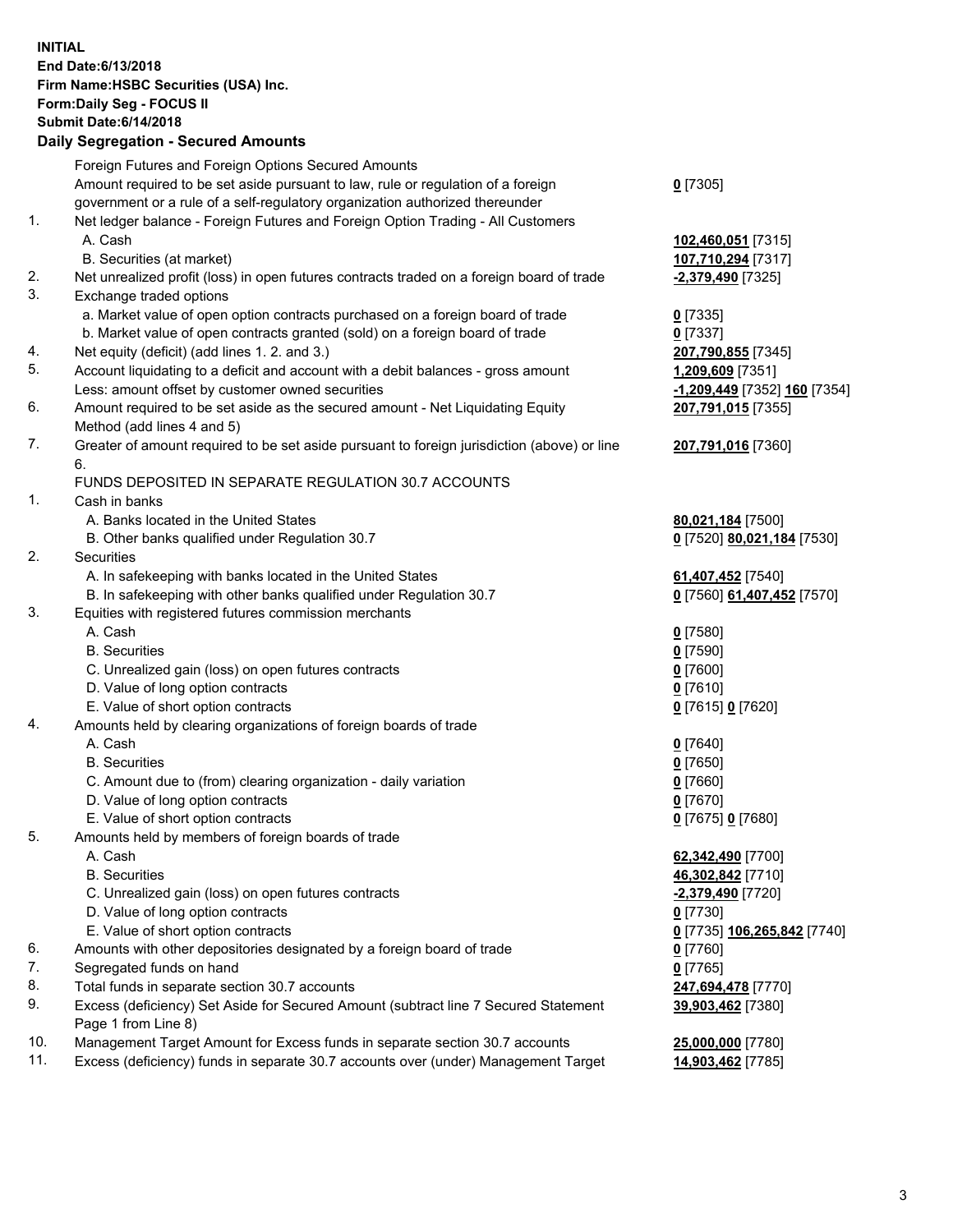|     | <b>INITIAL</b><br>End Date: 6/13/2018<br>Firm Name: HSBC Securities (USA) Inc.<br><b>Form:Daily Seg - FOCUS II</b><br><b>Submit Date: 6/14/2018</b><br>Daily Segregation - Segregation Statement |                             |
|-----|--------------------------------------------------------------------------------------------------------------------------------------------------------------------------------------------------|-----------------------------|
|     | SEGREGATION REQUIREMENTS(Section 4d(2) of the CEAct)                                                                                                                                             |                             |
| 1.  | Net ledger balance                                                                                                                                                                               |                             |
|     | A. Cash                                                                                                                                                                                          | 284,123,142 [7010]          |
|     | B. Securities (at market)                                                                                                                                                                        | 1,842,744,277 [7020]        |
| 2.  | Net unrealized profit (loss) in open futures contracts traded on a contract market                                                                                                               | 73,809,444 [7030]           |
| 3.  | Exchange traded options                                                                                                                                                                          |                             |
|     | A. Add market value of open option contracts purchased on a contract market                                                                                                                      | 322,647,916 [7032]          |
|     | B. Deduct market value of open option contracts granted (sold) on a contract market                                                                                                              | -129,501,388 [7033]         |
| 4.  | Net equity (deficit) (add lines 1, 2 and 3)                                                                                                                                                      | 2,393,823,391 [7040]        |
| 5.  | Accounts liquidating to a deficit and accounts with                                                                                                                                              |                             |
|     | debit balances - gross amount                                                                                                                                                                    | 6,009,856 [7045]            |
|     | Less: amount offset by customer securities                                                                                                                                                       | -6,009,827 [7047] 29 [7050] |
| 6.  | Amount required to be segregated (add lines 4 and 5)                                                                                                                                             | 2,393,823,420 [7060]        |
|     | FUNDS IN SEGREGATED ACCOUNTS                                                                                                                                                                     |                             |
| 7.  | Deposited in segregated funds bank accounts                                                                                                                                                      |                             |
|     | A. Cash                                                                                                                                                                                          | 26,087,215 [7070]           |
|     | B. Securities representing investments of customers' funds (at market)                                                                                                                           | $0$ [7080]                  |
|     | C. Securities held for particular customers or option customers in lieu of cash (at<br>market)                                                                                                   | 371,100,103 [7090]          |
| 8.  | Margins on deposit with derivatives clearing organizations of contract markets                                                                                                                   |                             |
|     | A. Cash                                                                                                                                                                                          | 507,399,821 [7100]          |
|     | B. Securities representing investments of customers' funds (at market)                                                                                                                           | $0$ [7110]                  |
|     | C. Securities held for particular customers or option customers in lieu of cash (at<br>market)                                                                                                   | 1,369,163,289 [7120]        |
| 9.  | Net settlement from (to) derivatives clearing organizations of contract markets                                                                                                                  | -21,550,326 [7130]          |
| 10. | Exchange traded options                                                                                                                                                                          |                             |
|     | A. Value of open long option contracts                                                                                                                                                           | 322,647,916 [7132]          |
|     | B. Value of open short option contracts                                                                                                                                                          | -129,501,388 [7133]         |
| 11. | Net equities with other FCMs                                                                                                                                                                     |                             |
|     | A. Net liquidating equity                                                                                                                                                                        | 7,495,687 [7140]            |
|     | B. Securities representing investments of customers' funds (at market)                                                                                                                           | $0$ [7160]                  |
|     | C. Securities held for particular customers or option customers in lieu of cash (at                                                                                                              | $0$ [7170]                  |
|     | market)                                                                                                                                                                                          |                             |
| 12. | Segregated funds on hand                                                                                                                                                                         | 102,480,885 [7150]          |
| 13. | Total amount in segregation (add lines 7 through 12)                                                                                                                                             | 2,555,323,202 [7180]        |
| 14. | Excess (deficiency) funds in segregation (subtract line 6 from line 13)                                                                                                                          | 161,499,782 [7190]          |
| 15. | Management Target Amount for Excess funds in segregation                                                                                                                                         | 147,000,000 [7194]          |

16. Excess (deficiency) funds in segregation over (under) Management Target Amount Excess

**14,499,782** [7198]